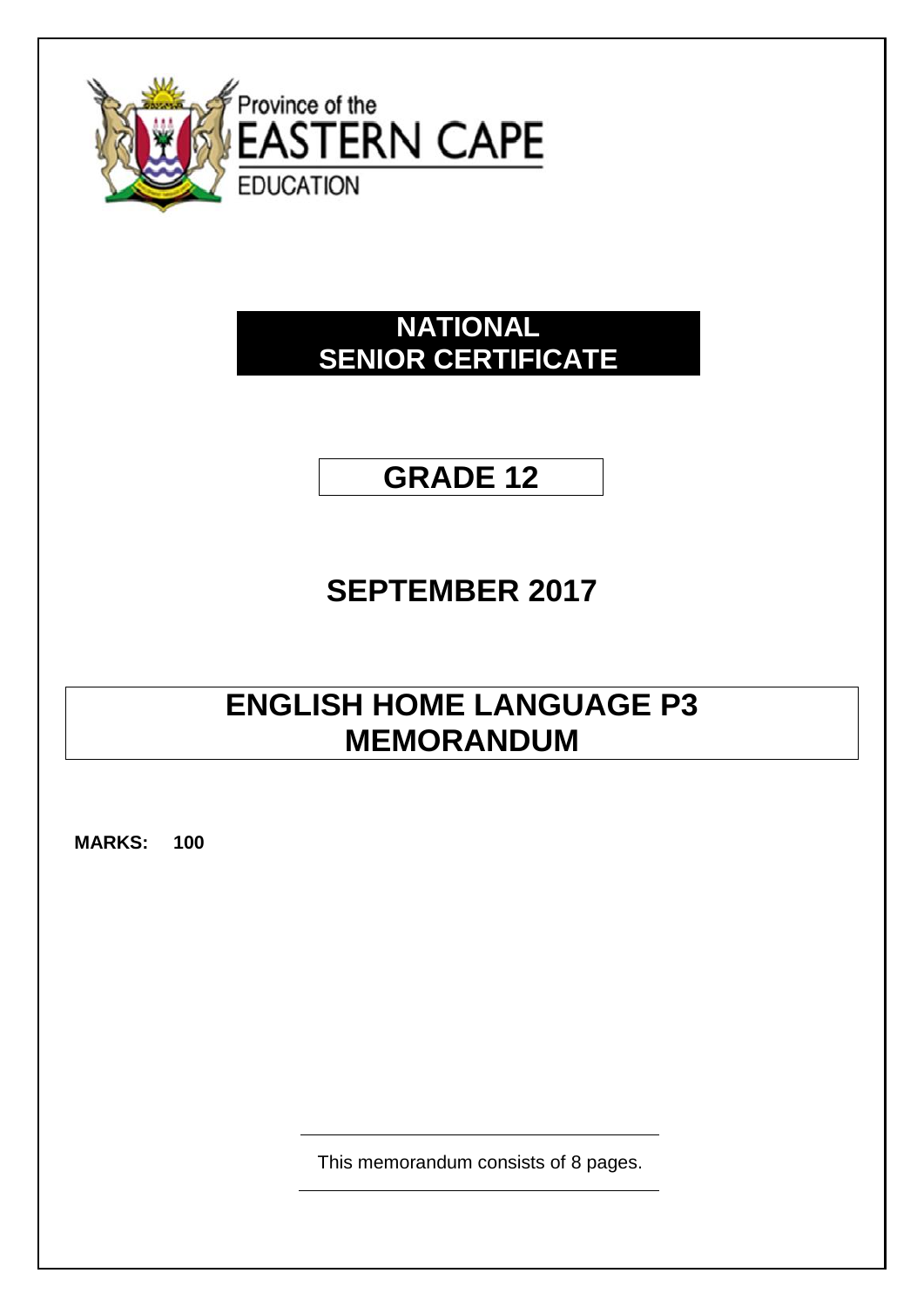#### **INFORMATION FOR THE MARKER**

In assessing a candidate's work, the following aspects, among others, drawn from the assessment rubric, must be borne in mind:

- The overall effect of planning, drafting, proofreading and editing of the work on the final text produced.
- Awareness of writing for a specific purpose, audience and context as well as register, style and tone – especially in Section B.
- Grammar, spelling and punctuation.
- Language structures, including an awareness of critical language.
- Choice of words and idiomatic language.
- Sentence construction.
- Paragraphing.
- Interpretation of the topic that will be reflected in the overall content: the introduction, development of ideas, and the conclusion.

#### **NOTE:**

- Various formats of transactional/referential/informational texts have been taught/are in current practice. Therefore, this has to be considered when assessing the format.
- Give credit for appropriateness of format.
- Look for a logical approach in all writing.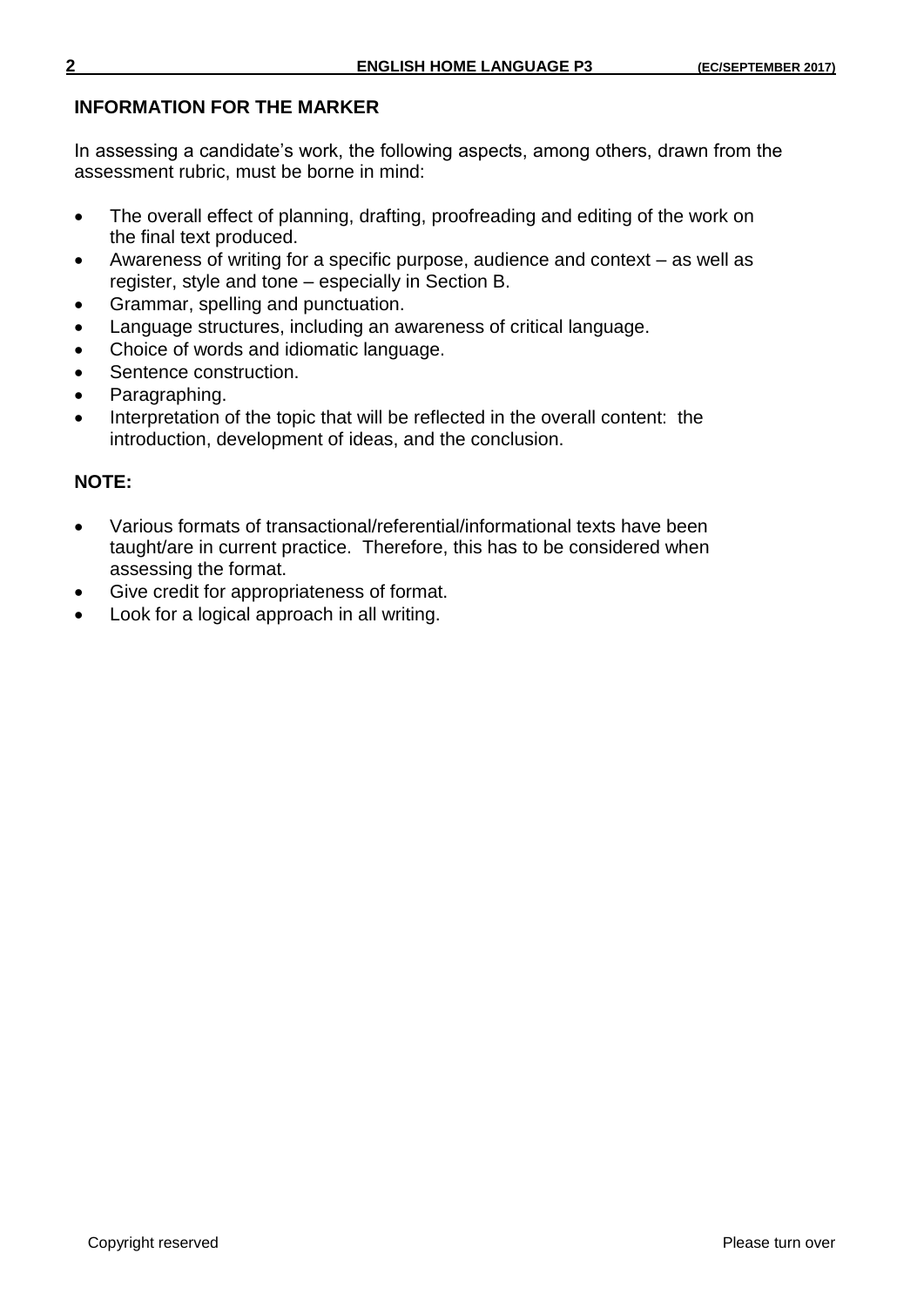#### **SUGGESTED APPROACH TO MARKING**

### **SECTION A: ESSAY**

| 1.1 | <b>POSSIBLE RESPONSES</b><br>Narrative/reflective                                                                                                                                                                                               |      |  |  |  |
|-----|-------------------------------------------------------------------------------------------------------------------------------------------------------------------------------------------------------------------------------------------------|------|--|--|--|
|     | Finding a solution<br>$\bullet$<br>Looking back on a problem<br>$\bullet$                                                                                                                                                                       | [50] |  |  |  |
| 1.2 | <b>POSSIBLE RESPONSES</b><br>Descriptive/narrative/reflective<br>A change/the unexpected/the unknown/a twist/the unpredictable<br>$\bullet$<br>Obscured future                                                                                  | [50] |  |  |  |
| 1.3 | <b>POSSIBLE RESPONSES</b><br>Argumentative/discursive/narrative/reflective<br>Emphasis on personal responsibility/importance of the individual<br>Need for change<br>$\bullet$                                                                  | [50] |  |  |  |
| 1.4 | <b>POSSIBLE RESPONSES</b><br>Argumentative/discursive/narrative/reflective<br>Criticism of mob mentality/conformity/blindly following<br>$\bullet$<br>Effect of propaganda/inability to think for oneself<br>$\bullet$                          | [50] |  |  |  |
| 1.5 | <b>POSSIBLE RESPONSES</b><br>Discursive/narrative/reflective/descriptive<br>$\bullet$<br>Variety of the day/life<br>٠<br>Changing perceptions/perspectives<br>[50]<br>$\bullet$                                                                 |      |  |  |  |
| 1.6 | 1.6.1<br><b>POSSIBLE RESPONSES</b><br>Narrative/discursive/reflective/descriptive<br>$\bullet$<br>Freedom/escape/achievement<br>٠<br>Hunting/being the hunter or the prey<br>$\bullet$<br>Focus of attention/being alert/searching<br>$\bullet$ | [50] |  |  |  |
|     | 1.6.2<br><b>POSSIBLE RESPONSES</b><br>Narrative/discursive/reflective/descriptive<br>Gaining perspective/seeing things from another's point of view<br>School                                                                                   | [50] |  |  |  |
|     | 1.6.3<br><b>POSSIBLE RESPONSES</b><br>Narrative/discursive/reflective/descriptive<br>Africa/nature/the strength of your roots/foundations<br>Self-reliance/dependence/independence/inter-dependence/growth<br>$\bullet$                         | [50] |  |  |  |
|     | <b>TOTAL SECTION A:</b>                                                                                                                                                                                                                         | 50   |  |  |  |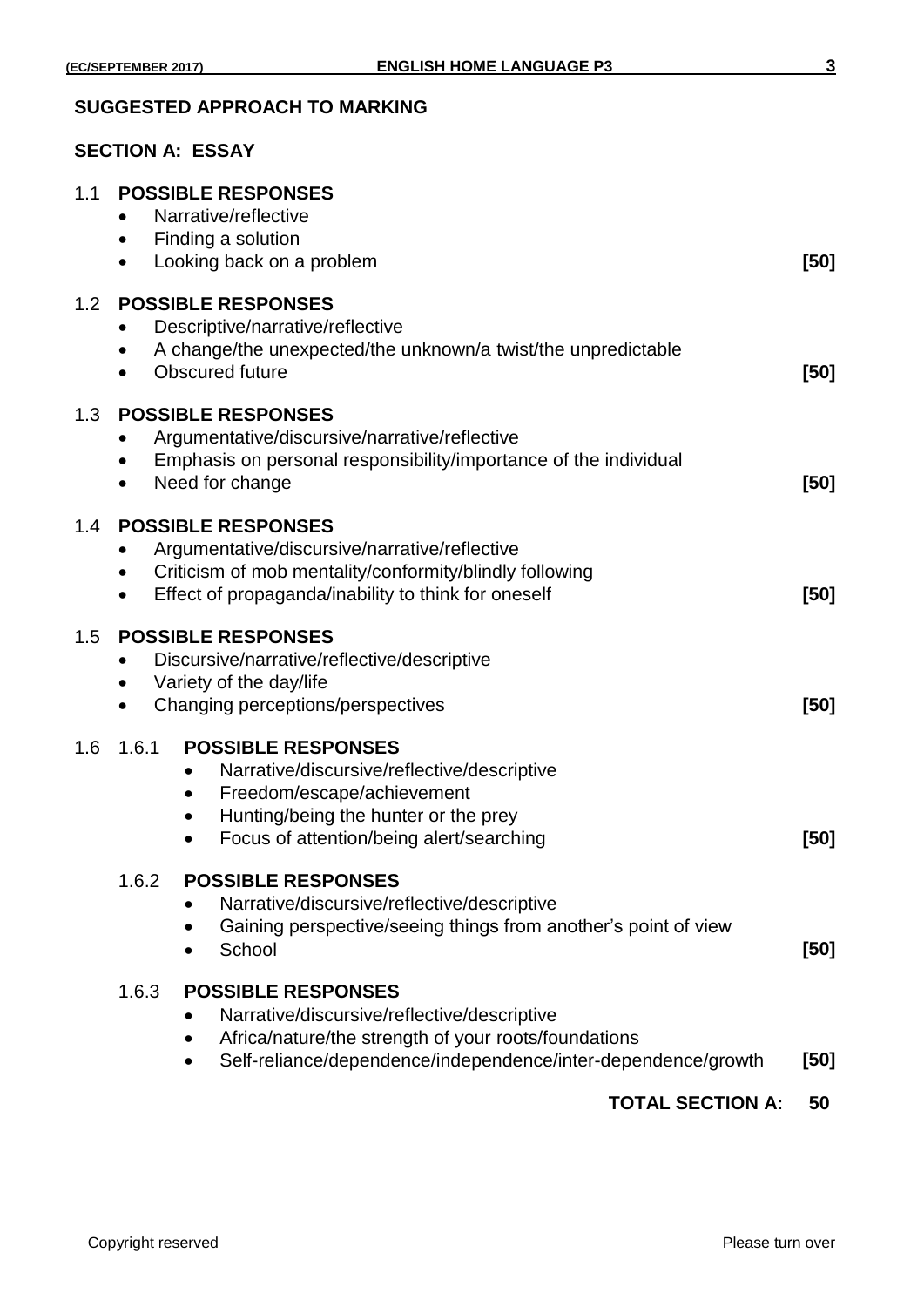#### **INSTRUCTIONS TO MARKERS**

Refer to SECTION A: Rubric for Assessing an Essay found on page 7 of this memorandum.

| <b>CRITERIA USED FOR ASSESSMENT</b> |              |  |  |  |
|-------------------------------------|--------------|--|--|--|
| <b>CRITERIA</b>                     | <b>MARKS</b> |  |  |  |
| <b>CONTENT AND PLANNING</b>         | 30           |  |  |  |
| LANGUAGE, STYLE AND EDITING         | 15           |  |  |  |
| <b>STRUCTURE</b>                    | 5            |  |  |  |
| <b>TOTAL</b>                        | 50           |  |  |  |

- 1. Read the whole piece and decide on a category for CONTENT AND PLANNING.
- 2. Re-read the piece and select the appropriate category for LANGUAGE, STYLE AND EDITING.
- 3. Re-read the piece and select the appropriate category for STRUCTURE.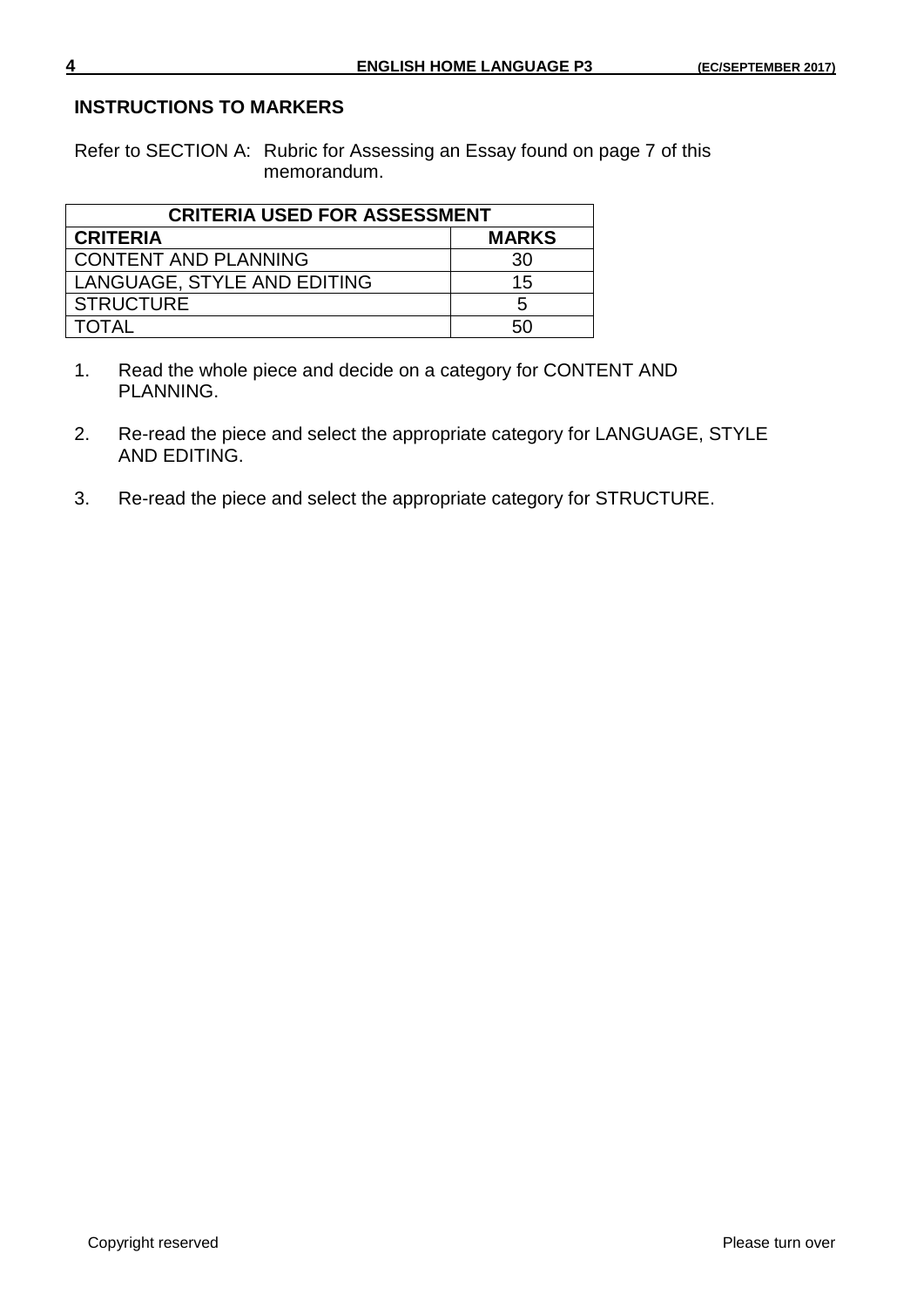#### **SECTION B: TRANSACTIONAL TEXT**

#### **LEARNERS ARE INSTRUCTED TO ANSWER TWO QUESTIONS**

#### **QUESTION 2**

| 2.1     | <b>REVIEW</b><br>Response to the modernisation and controversial changes<br>$\bullet$<br>Reference to the aspects of a review<br>$\bullet$<br>Recommendation to learners<br>$\bullet$         | $[25]$ |
|---------|-----------------------------------------------------------------------------------------------------------------------------------------------------------------------------------------------|--------|
| $2.2\,$ | <b>FORMAL LETTER TO THE PRESS</b><br>Formal register<br>٠<br>References to/examples of consumer distrust<br>٠<br>Consumer reaction<br>$\bullet$                                               | $[25]$ |
| 2.3     | <b>LETTER OF REQUEST</b><br>Formal register<br>$\bullet$<br>Identification of charity/cause/welfare association and reasons for choice<br>٠<br>Motivation and details of required sponsorship | $[25]$ |
| 2.4     | <b>AGENDA AND MINUTES</b><br>Formal language<br>$\bullet$<br>Use of past tense<br>$\bullet$<br>Minutes must be aligned to the agenda<br>$\bullet$                                             | $[25]$ |
| $2.5\,$ | <b>FORMAL SPEECH</b><br><b>Formal situation</b><br>Focus is on effective communication to ensure success at school and<br>$\bullet$<br>beyond<br>Peer target audience                         | $[25]$ |
| 2.6     | <b>INTERVIEW</b><br>Continuation of the story of his life<br>$\bullet$<br>Inspirational content required<br>٠<br>Informal register acceptable<br>$\bullet$                                    | $[25]$ |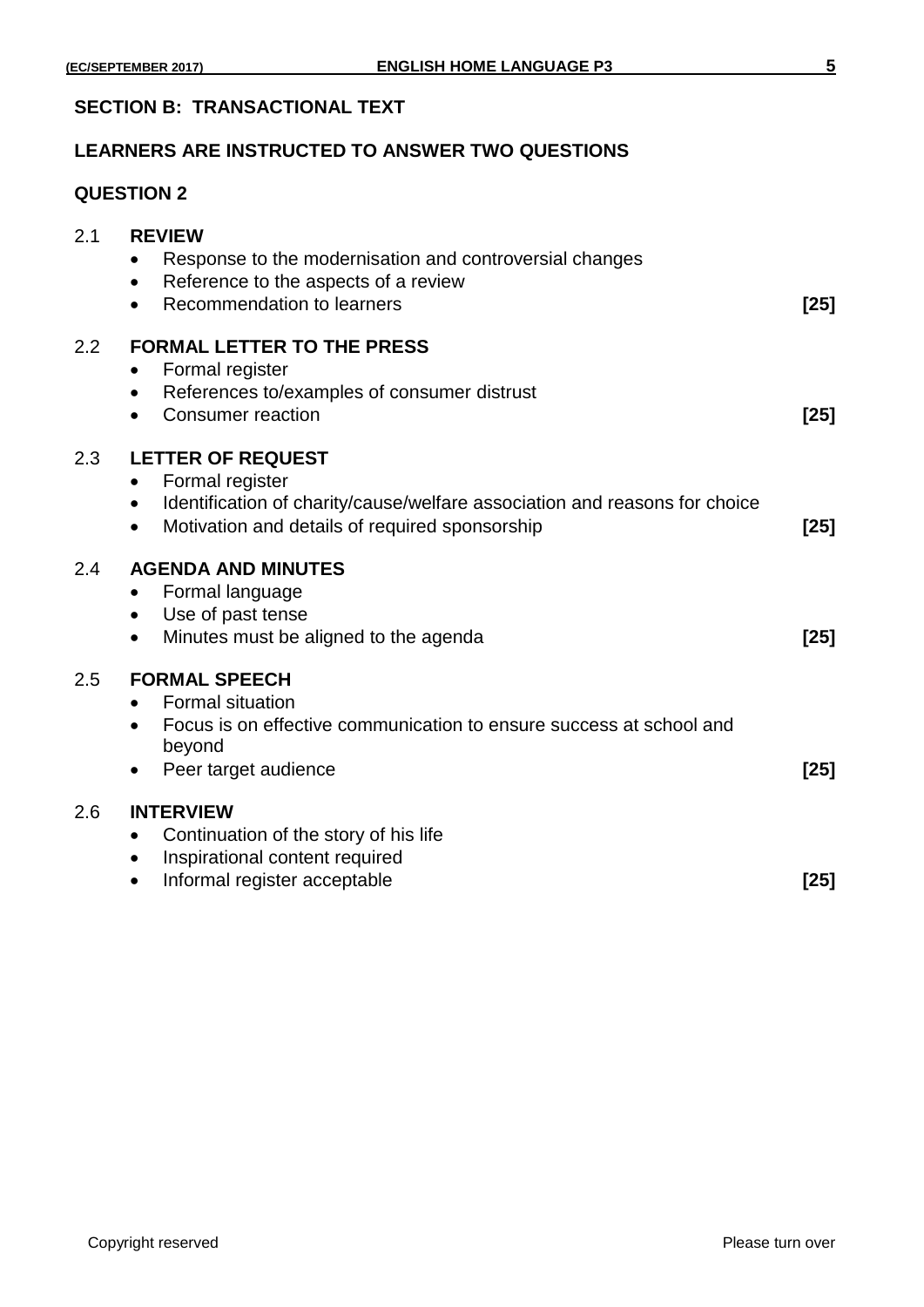#### **INSTRUCTIONS TO MARKERS**

Refer to SECTION B: Rubric for Assessing Transactional Texts found on page 8 of this memorandum.

| <b>CRITERIA USED FOR ASSESSMENT</b> |              |  |  |  |
|-------------------------------------|--------------|--|--|--|
| <b>CRITERIA</b>                     | <b>MARKS</b> |  |  |  |
| CONTENT, PLANNING AND FORMAT        | 15           |  |  |  |
| LANGUAGE, STYLE AND EDITING         | 10           |  |  |  |
| <b>TOTAL</b>                        | 25           |  |  |  |

- 1. Read the whole piece and decide on a category for CONTENT, PLANNING AND FORMAT.
- 2. Re-read the piece and select the appropriate category for LANGUAGE, STYLE AND EDITING.

**TOTAL SECTION B: 50 GRAND TOTAL: 100**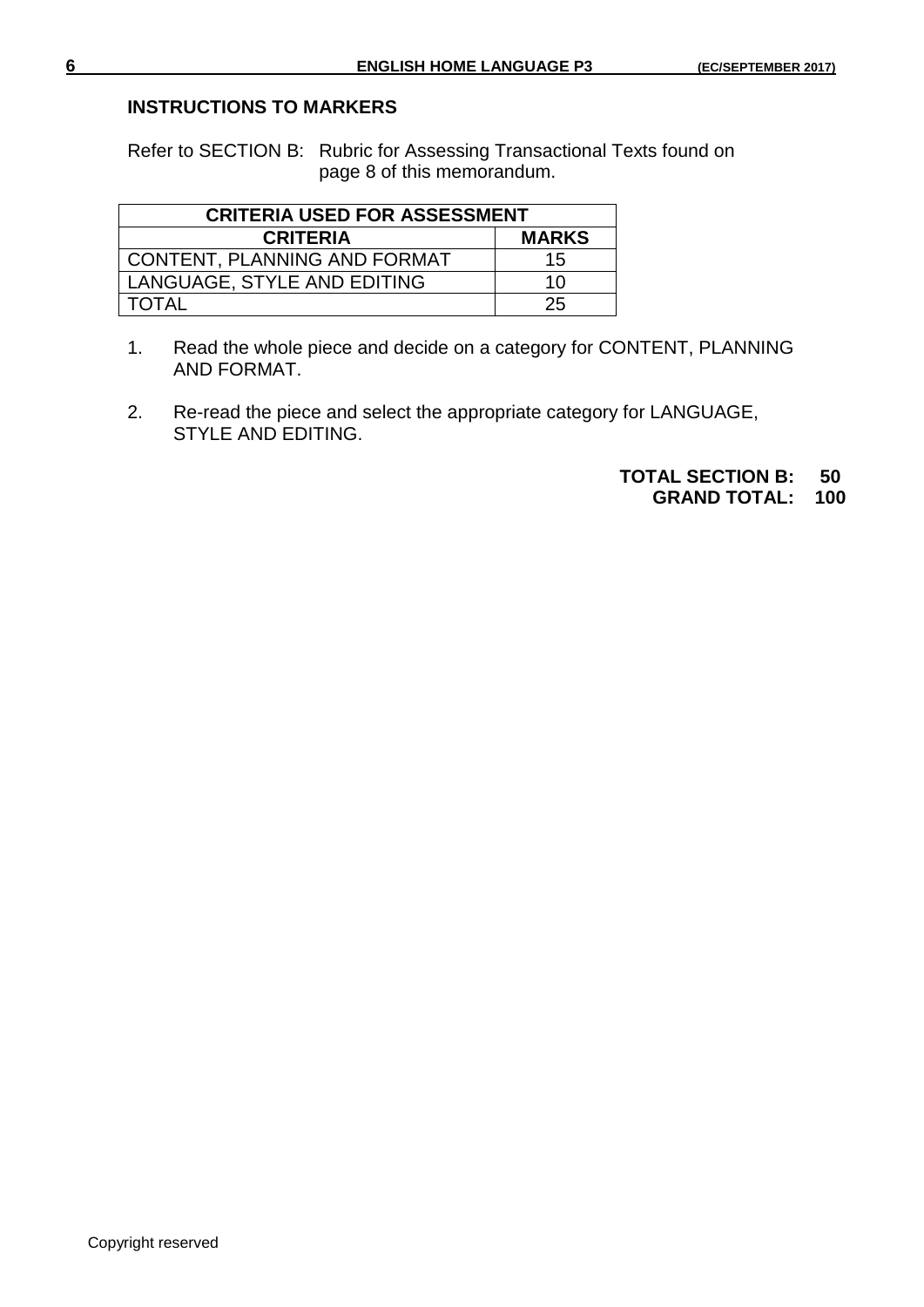### **RUBRIC FOR ASSESSING ESSAY [50 MARKS]**

| <b>Criteria</b>                                                                                                                                                                                  |                            | <b>Exceptional</b>                                                                                                                                                                                                                                                                           | <b>Skilful</b>                                                                                                                                                                                                                                       | <b>Moderate</b>                                                                                                                                                                                                                     | <b>Elementary</b>                                                                                                                                                                                             | Inadequate                                                                                                                                                                                      |
|--------------------------------------------------------------------------------------------------------------------------------------------------------------------------------------------------|----------------------------|----------------------------------------------------------------------------------------------------------------------------------------------------------------------------------------------------------------------------------------------------------------------------------------------|------------------------------------------------------------------------------------------------------------------------------------------------------------------------------------------------------------------------------------------------------|-------------------------------------------------------------------------------------------------------------------------------------------------------------------------------------------------------------------------------------|---------------------------------------------------------------------------------------------------------------------------------------------------------------------------------------------------------------|-------------------------------------------------------------------------------------------------------------------------------------------------------------------------------------------------|
| <b>CONTENT</b>                                                                                                                                                                                   |                            | $28 - 30$                                                                                                                                                                                                                                                                                    | $22 - 24$                                                                                                                                                                                                                                            | $16 - 18$                                                                                                                                                                                                                           | $10 - 12$                                                                                                                                                                                                     | $4 - 6$                                                                                                                                                                                         |
| <b>AND</b><br><b>PLANNING</b><br>(Response and<br>ideas)<br>Organisation of<br>ideas for planning<br>Awareness of<br>purpose,<br>audience and<br>context                                         | <u>Upper level</u>         | Outstanding/Striking<br>response beyond<br>normal expectations.<br>Intelligent, thought-<br>provoking and mature<br>ideas<br>Exceptionally well<br>organised and coherent<br>(connected) including<br>introduction, body and<br>conclusion/ending.                                           | Very well-crafted<br>response.<br>Fully relevant and<br>interesting.<br>Ideas with evidence of<br>maturity<br>Very well organised and<br>coherent (connected)<br>including introduction,<br>body and<br>conclusion/ending.                           | - Satisfactory<br>response<br>- Ideas are reasonably<br>coherent and<br>convincing.<br>- Reasonably<br>organised and<br>coherent including<br>introduction, body and<br>conclusion/ending                                           | Inconsistently<br>coherent response<br>Unclear ideas and<br>unoriginal<br>Little evidence of<br>organisation and<br>coherence.                                                                                | -Totally irrelevant<br>response<br>-Confused and<br>unfocused ideas<br>-Vague and<br>repetitive<br>- Unorganised<br>and incoherent                                                              |
|                                                                                                                                                                                                  |                            | $25 - 27$                                                                                                                                                                                                                                                                                    | $19 - 21$                                                                                                                                                                                                                                            | $13 - 15$                                                                                                                                                                                                                           | $7 - 9$                                                                                                                                                                                                       | $0 - 3$                                                                                                                                                                                         |
| <b>30 MARKS</b>                                                                                                                                                                                  | Lower level                | Excellent response but<br>lacks the exceptionally<br>striking qualities of the<br>outstanding essay<br>Mature and intelligent<br>ideas<br>Skilfully organised and<br>coherent (connected)<br>including introduction,<br>body and<br>conclusion/ending.                                       | Well-crafted response.<br>Relevant and interesting<br>ideas.<br>Well organised and<br>coherent (connected)<br>including introduction,<br>body and conclusion.                                                                                        | Satisfactory response<br>but some lapses in<br>clarity.<br>Ideas are fairly<br>coherent and<br>convincing.<br>Some degree of<br>organisation and<br>coherence including<br>introduction, body<br>and conclusion.                    | Largely irrelevant<br>response.<br>Ideas tend to be<br>disconnected and<br>confusing.<br>Hardly any<br>evidence of<br>organisation and<br>coherence.                                                          | -No attempt to<br>respond to the<br>topic<br>-Completely<br>irrelevant and<br>inappropriate<br>-Unfocused and<br>muddled                                                                        |
| LANGUAGE,                                                                                                                                                                                        |                            | $14 - 15$                                                                                                                                                                                                                                                                                    | $11 - 12$                                                                                                                                                                                                                                            | $8 - 9$                                                                                                                                                                                                                             | $5-6$                                                                                                                                                                                                         | $0 - 3$                                                                                                                                                                                         |
| <b>STYLE AND</b><br><b>EDITING</b><br>Tone, register,<br>style, vocabulary<br>appropriate to<br>purpose/effect<br>and context<br>Word choice<br>Language use<br>and conventions,<br>punctuation, | Upper level                | Tone, register, style,<br>vocabulary highly<br>appropriate to purpose,<br>audience and context<br>Language confident,<br>exceptionally<br>impressive - compelling<br>and rhetorically effective<br>in tone.<br>Virtually error-free in<br>grammar and spelling.<br>Highly skilfully crafted. | Tone, register, style and<br>vocabulary very<br>appropriate to purpose,<br>audience and context.<br>Language is effective and<br>a consistently appropriate<br>tone is used.<br>Largely error-free in<br>grammar and spelling.<br>Very well crafted. | Tone, register, style<br>and vocabulary<br>appropriate to<br>purpose, audience<br>and context.<br>Appropriate use of<br>language to convey<br>meaning.<br>Tone is appropriate.<br>Rhetorical devices<br>used to enhance<br>content. | Tone, register, style<br>and vocabulary not<br>appropriate to<br>purpose, audience<br>and context.<br>Very basic use of<br>language.<br>Tone and diction<br>are inappropriate.<br>Very limited<br>vocabulary. | - Language<br>incomprehensible<br>- Tone, register,<br>style and<br>vocabulary less<br>appropriate<br>to purpose,<br>audience and<br>context<br>- Vocabulary<br>limitations so<br>extreme as to |
| grammar, spelling                                                                                                                                                                                |                            | 13                                                                                                                                                                                                                                                                                           | 10                                                                                                                                                                                                                                                   | $\overline{7}$                                                                                                                                                                                                                      | 4                                                                                                                                                                                                             | make<br>comprehension                                                                                                                                                                           |
| <b>15 MARKS</b>                                                                                                                                                                                  | evel<br>Lower <sup>1</sup> | Language excellent and<br>rhetorically effective in<br>tone.<br>Virtually error-free in<br>grammar and spelling.<br>Skilfully crafted.                                                                                                                                                       | Language engaging and<br>generally effective<br>Appropriate and effective<br>tone.<br>Few errors in grammar<br>and spelling.<br>Well-crafted                                                                                                         | Adequate use of<br>language with some<br>inconsistencies.<br>Tone generally<br>appropriate and<br>limited use of<br>rhetorical devices.                                                                                             | Inadequate use of<br>language.<br>Little or no variety<br>in sentence.<br>Exceptionally<br>limited vocabulary.                                                                                                | impossible                                                                                                                                                                                      |
| <b>STRUCTURE</b>                                                                                                                                                                                 |                            | 5                                                                                                                                                                                                                                                                                            | 4                                                                                                                                                                                                                                                    | 3                                                                                                                                                                                                                                   | $\overline{2}$                                                                                                                                                                                                | $0 - 1$                                                                                                                                                                                         |
| <b>Features of text</b><br>Paragraph<br>development<br>and sentence<br>construction<br><b>5 MARKS</b>                                                                                            |                            | - Excellent development<br>of topic<br>- Exceptional detail<br>- Sentences, paragraphs<br>exceptionally well-<br>constructed                                                                                                                                                                 | -Logical development of<br>details<br>-Coherent<br>-Sentences, paragraphs<br>logical, varied                                                                                                                                                         | -Relevant details<br>developed<br>-Sentences.<br>paragraphs well-<br>constructed<br>Essay still makes<br>sense                                                                                                                      | - Some valid points<br>- Sentences and<br>paragraphs faulty<br>- Essay still makes<br>sense despite flaws.                                                                                                    | - Necessary<br>points lacking<br>- Sentences and<br>paragraphs faulty                                                                                                                           |
| <b>MARKS RANGE</b>                                                                                                                                                                               |                            | $40 - 50$                                                                                                                                                                                                                                                                                    | $30 - 39$                                                                                                                                                                                                                                            | $20 - 29$                                                                                                                                                                                                                           | $10 - 19$                                                                                                                                                                                                     | $0 - 9$                                                                                                                                                                                         |